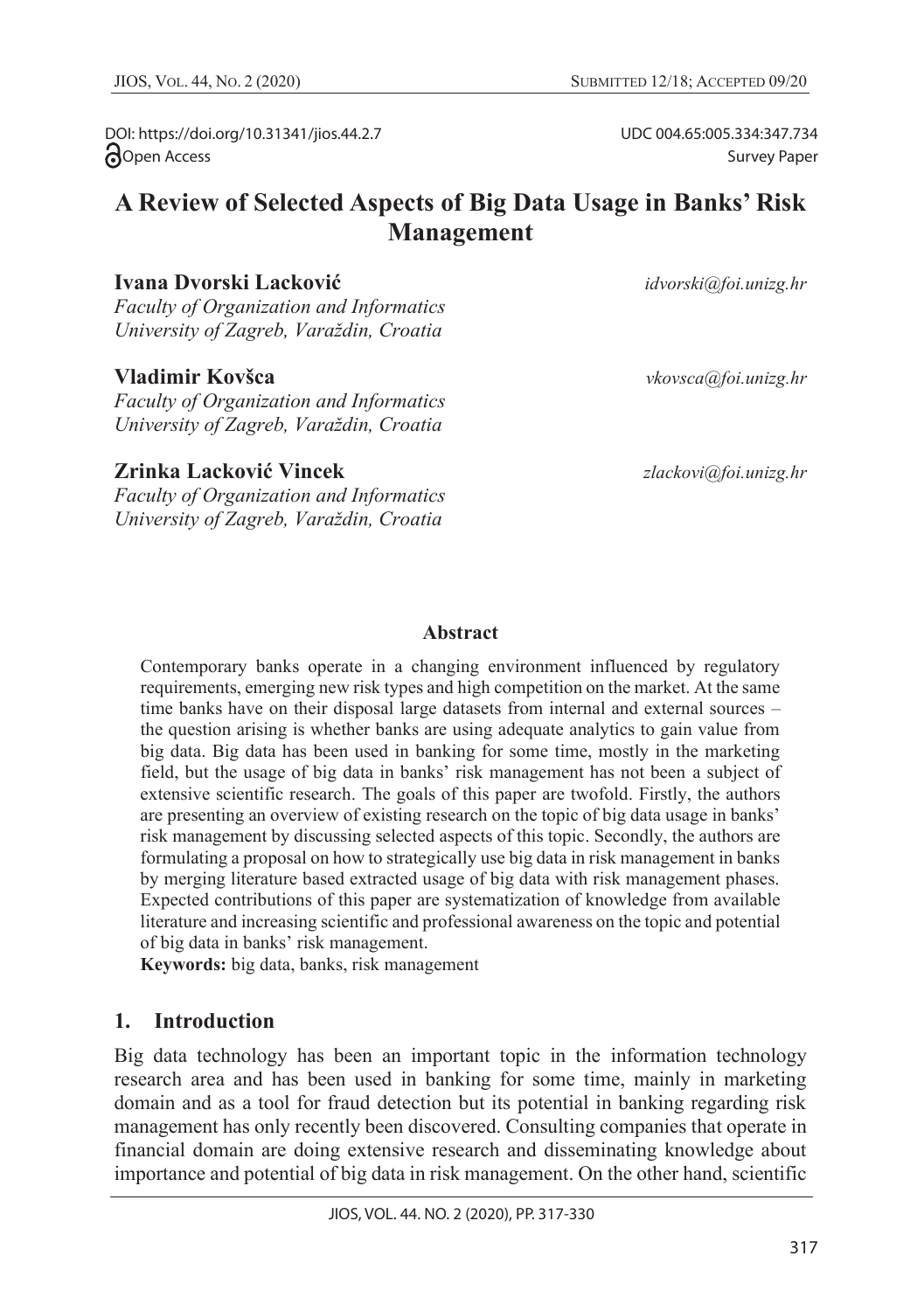literature on the subject is rather scarce. The topic of this paper is focused on review of some selected aspects of big data technology in banks' risk management due to several reason. Firstly, as we will point out in continuation of this paper, risk management is currently one of the most dynamic banking areas. Secondly, it presents not only a field in which regulatory requirements need to be satisfied, but also an opportunity for banks' management to make decisions based on banks specific individual risk profile and enhance their business activities.

The paper is divided into several sections. In first section the authors are presenting an overview of regulatory framework and current status of risk management in banks. Following is the section related to big data and it explores big data basics, drivers and impediments to big data adoption in banks. Third section is related to an overview of existing studies of big data and its usage in banks' risk management. Fourth section is related to exploration on how big data can be strategically used in banks' risk management. Finally, conclusions of research and guidelines for future research are presented.

## **2. Overview of regulatory framework and risk management practices in banks**

Banks are nowadays faced with multiple business challenges. The role of a bank as an institution empowered to take clients' deposits and transform them into loans and make profit based on these actions is not a true replica of a contemporary bank and its tasks. Oracle research [1] suggests that "financial institutions are nowadays transient nodes for the customer who is the center of attention, in sense that he chooses his business relationships with a number of institutions that offer financial services depending on what he assesses as the most profitable combination in terms of what he gets from that relationship. Consumers also expect to have full transparency about the products and services being offered and thus for banks and financial services companies to keep customers for the long term, they must get closer to them and anticipate customer needs and be able to proactively position their products." Parallel, the rise in popularity of other types of financial institutions that offered quick and higher returns to clients' investment, made a shift in banks from traditional banking activities to diversification and engagement in riskier business activities. Combined with the challenge to offer new and innovative products and services to clients and to stay efficient at the same time, this led to increase in banks' risk exposures. Šverko [2, pp. 13] argues that "banks have actually become "producers" of risk due to fact that they are underwriting risks, transforming them and incorporating them into their products and services."

At the same time the evolution of information and communication technology led to significant changes and brought banks the ability to offer clients innovative and improved services. On the other hand, non-compliance with postulates of technology usage and the misuse of technology became a significant source of internal and external risks.

The cases of banks' large losses and later on the occurrence of global financial crisis led to the need to regulate the banking sector more strictly. This was achieved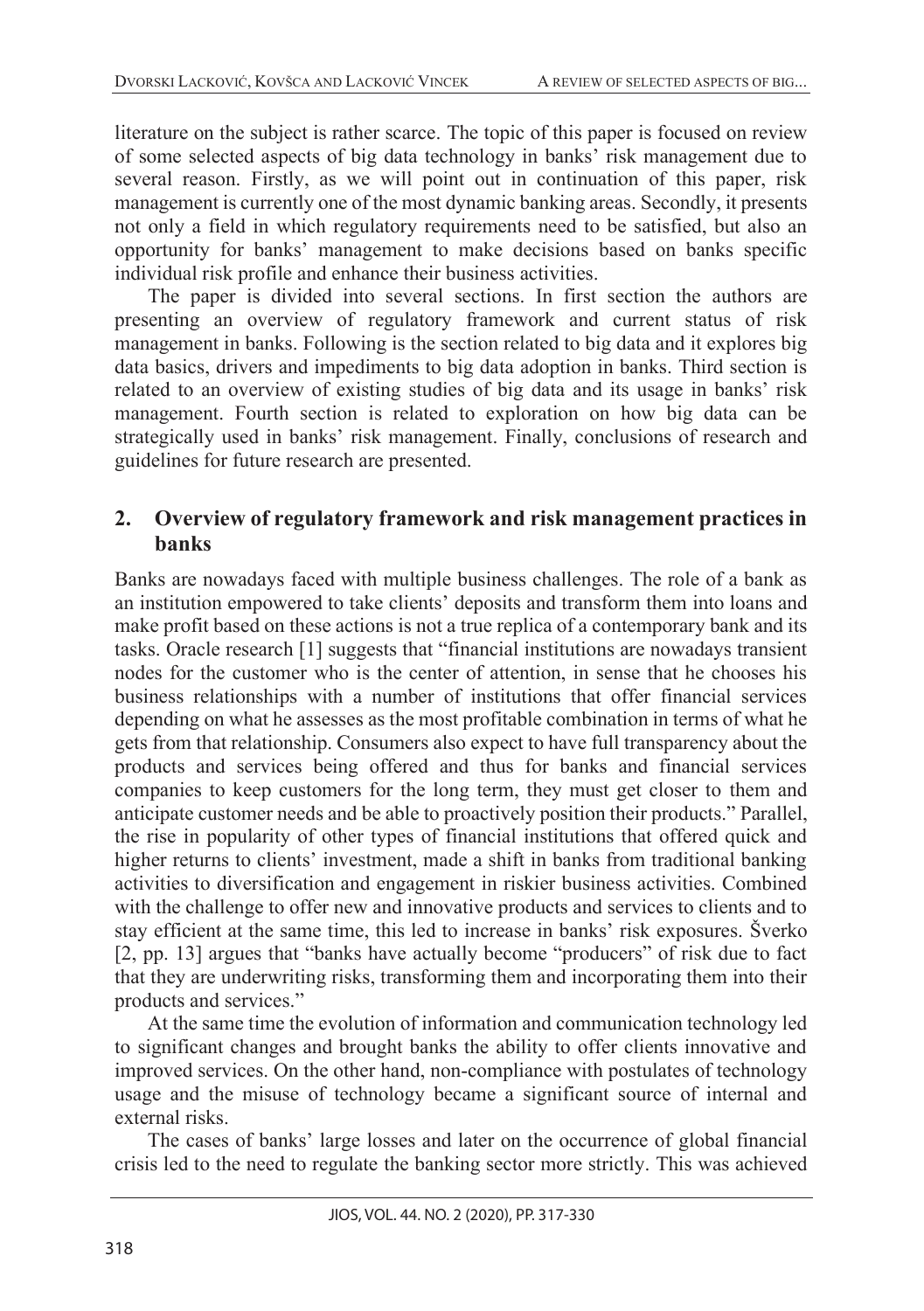through enhancement of existing regulatory standards in the domain of risk management for banks. In the European Union current legislative that is obligatory, all-encompassing and that regulates the process of risk management in banks is *The Regulation EU No 575/2013 of The European Parliament and of The Council on prudential requirements for credit institutions and investment firms and amending Regulation EU No 648/2012*, colloquially called Basel III, and its underlying acts. National supervisory banking bodies have harmonized its legislation, requirements imposed on banks operating on the national territory and its supervisory activities with the Basel III provisions. The scope of Basel III is related to:

- bank risk related definitions.
- capital requirements for credit, operational and market risk,
- limitation of large exposures,
- liquidity risk and interest rate risk management,
- financial leverage management,
- risk related reporting.

According to Miloš Sprčić [3] generally there are many definitions of risk in scientific and professional literature, most of which are focused on negative aspects of risk, i.e. potential losses organization is faced with due to certain events expressed in downside effects on expected earnings, cash flow or company value. But as [3, pp. 17] argues risk management can be approached more widely and encompass both positive and negative aspects of risk occurrence. In this paper we will follow this holistic approach to risk management and try to explore how big data can enhance risk management and have a positive effect on bank in a whole.

Banks are faced with various types of risks, depending on their scope of business activities. Banks that are offering innovative financial services or the ones using advanced financial and hedging techniques, are exposed to higher risks and require more sophisticated risk management methods and techniques. The simplest and basic classification of risks banks are faced with encompasses:

- *credit risk* risk of losses due to borrowers default or rating worsening,
- *operational risk* risk of losses due to internal or external events resulting from internal processes, people, systems or external events,
- *market risk* risk of losses due to changes in instruments' price or exchange rate,
- *liquidity risk* risk of losses due to inability to sell instrument quick enough on the market (market liquidity) or due to the fact that the company cannot pay its liabilities on time (funding liquidity),
- *interest rate risk in banking book* losses due to effects of changed interest rate on banks' economic capital.

In order to achieve this goal and according to Basel III requirements, banks are obliged to organize three control functions within organization (i.e. three lines of defense):

• *risk management control* – this function is entitled to control how banks' units are managing risks they are exposed to, conduct stress testing, control limit breaches and deliver reports to internal and external users;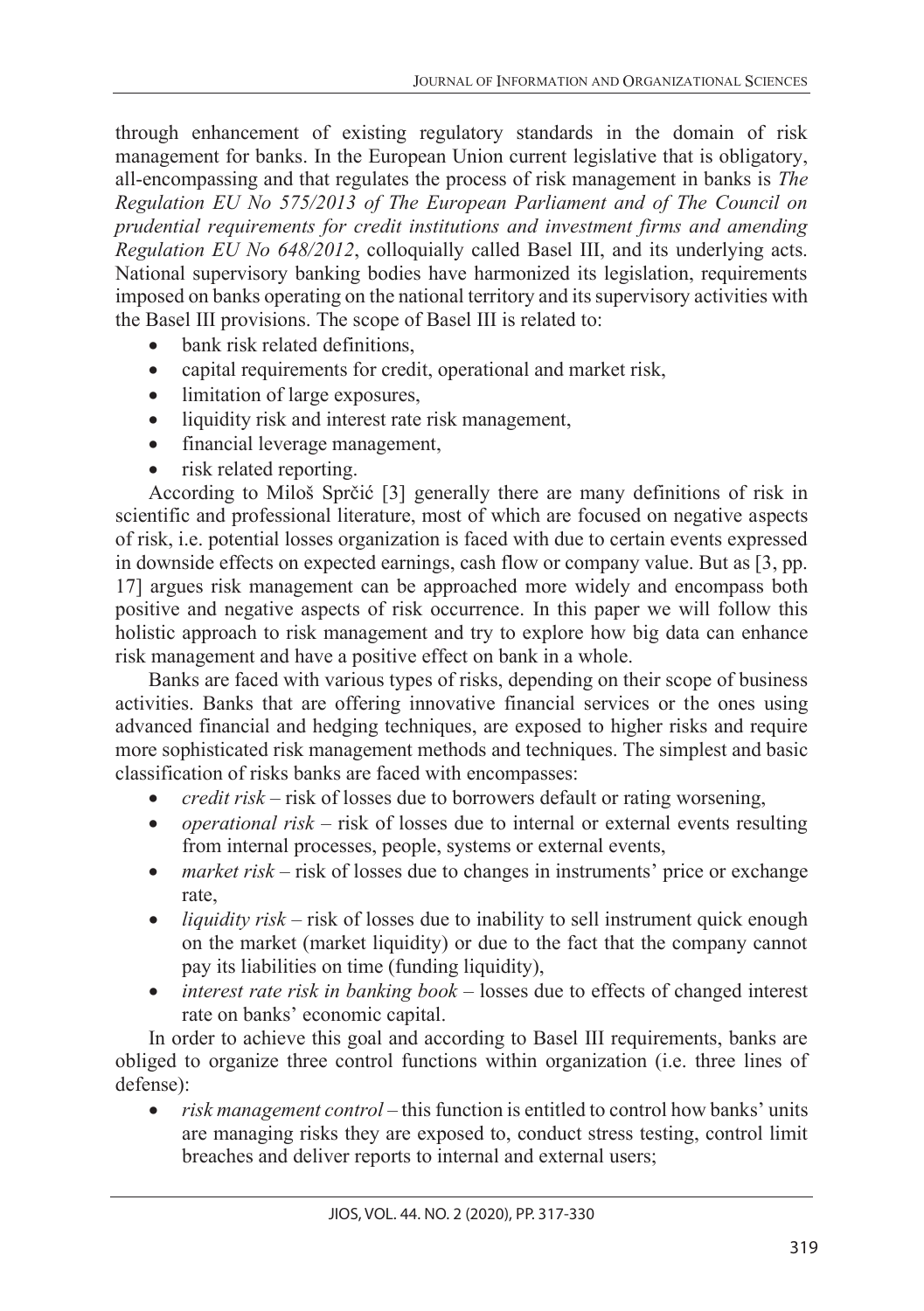- *compliance* the role of this control function is to ensure that the bank is conducting its activities in accordance with external regulations and internal procedures;
- internal audit whose task is review and all-encompassing control of business segments, activities and processes in a bank.

This shortly presented overview of movements within banking sector and presentation of basic risk types banks are faced with, gives us an insight on the fact how wide the "playground" for risk management is and leads to the conclusion that special attention needs to be payed to adequate organizational hierarchy, establishment and documentation of internal procedures, development and promotion of organizational risk culture, development and control of risk limits and formulation of business continuity plans in order for risks to be managed adequately.

## **3. Big data**

According to [4] big data is high-volume, high-velocity and high-variety information assets that demand cost-effective, innovative forms of information processing for enhanced insight and decision making. Originally big data was a term used to describe large datasets that could not be captured, stored, managed nor analyzed using traditional databases. With years the term broadened and now encompasses also the set of technologies that perform all the mentioned functions, varied collections that solve complex problems and make value from that data more economical [5].

IBM [6] defines the 'four V's' behind big data mechanism:

- *volume* (quantity of data. *i.e.* massive data sets),
- *velocity* (accelerating speed at which data is being generated today),
- *variety* (increasing diversity in the types and sources of data requiring management and analysis),
- *veracity* (reliability of particular data).

Özköse et al. [7] argue that there are 'five V's' behind the big data term, adding '*value*' defined as the result generated from all the procedures and enriching the process to the before mentioned 'four V's'.

## **3.1. Drivers of big data adoption in banks**

Mohanty et al. [8, pp. 54] argue that big data are applicable on several levels in the banking industry, including retail (branch and mortgage banking, credit card and private banking), commercial (credit risk analysis, non-credit products, client management and sales, middle market lending), capital markets (trading and sales, underwriting and structured finance, non-depository credit institutions) and asset management (wealth management, asset investment management, asset issuer services, global asset reporting and investment deposit analytics).

According to [5] drivers of big data technology adoption in the financial industry are: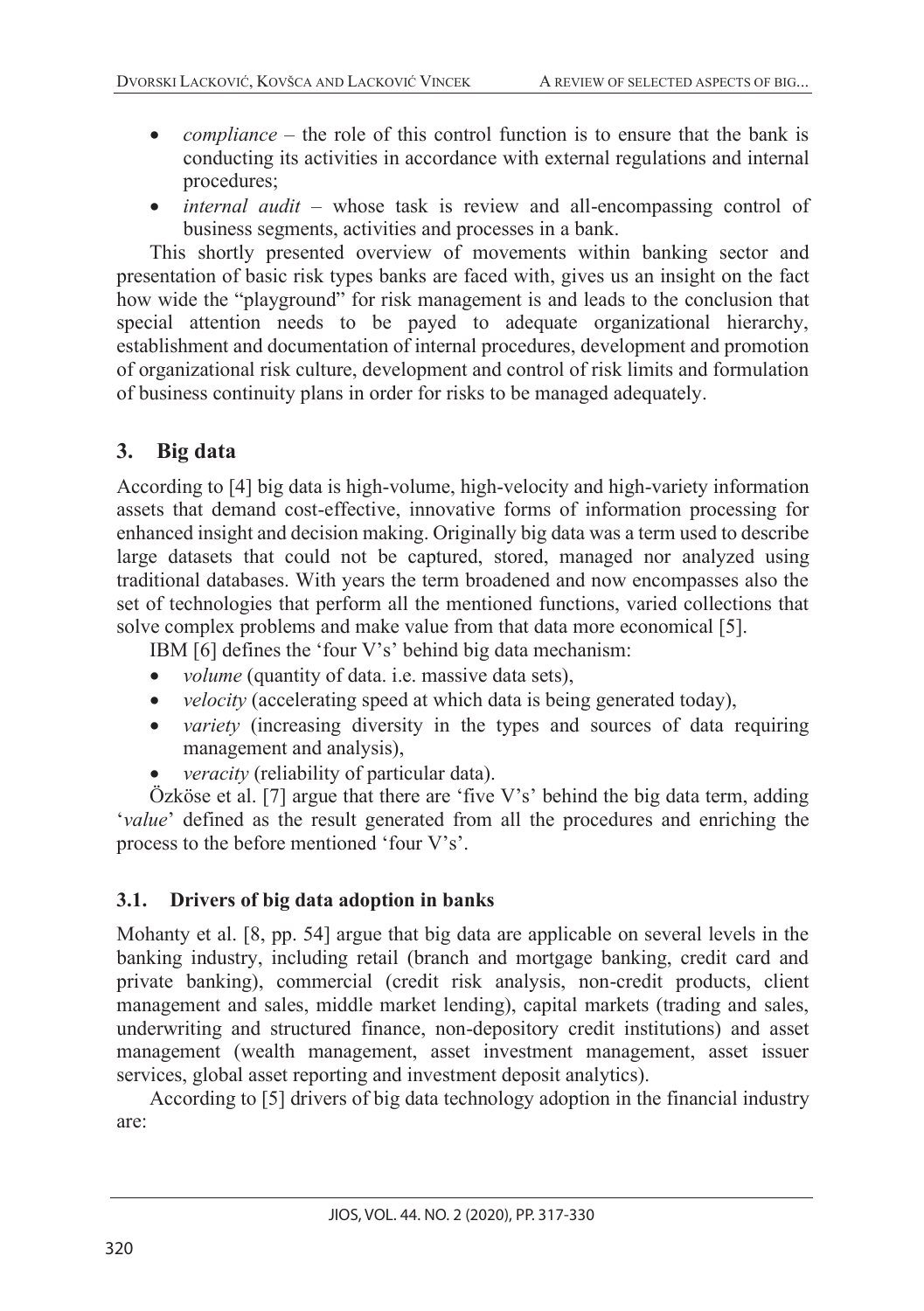- *explosive data growth* (increased number of banking instruments and transactions),
- *regulation* (requirements regarding the real-time view on risk management and related financial transactions; enhanced risk reporting; risk simulations),
- *fraud detection and security* (operational risk management issues, such as spotting fraud risk among its own employees or identifying rogue traders),
- *customer insight and marketing analytics* (understanding consumer behavior and interests and consequently shaping new products in accordance with customer needs).

According to McKinsey's research on big data and credit risk [9] there are six key trends that are expected to change bank risk management. These are:

- expanded regulatory requirements,
- use of technology and mathematics in risk management,
- changing customer expectations,
- de-biasing judgmental decision-making,
- emerging risk types and
- growing cost discipline.

When discussing risk management, regulatory changes are the key factor that has influence on business practice and are starting point for changes in business process. Regulatory requirements do not only define general risk management framework but also have significant impact on risk appetite definition, strategic decision making with special emphasis on financial transactions, stress tests and scenario analysis and risk reporting that encompasses all types and sources of risk to which bank is exposed. Krishna [10] states that requirements imposed on banks by regulators have brought transformational change to banks in regards to organizational structure, reporting hierarchies and on underlying data and technology infrastructure of the institution required to monitor risk and report it to the regulator. The reporting requirements are imposed not only on global-systematically important banks but also on banks of all sizes. One of the prerequisites for bank to be complied with regulatory requirements is banks' ability to apply a bank-wide risk governance system in order to achieve one single and truthful source of required information. When having all of the mentioned requirements in mind it is evident that banks need to use all the available data in order to predict risk, manage it and report it.

## **3.2. Impediments to big data usage in banks**

One very important aspect of big data usage in organizations lies in managements' understanding that it is not the big data itself that has value but the ability of people in charge to extract value from the data for the organization. Bakshi [11] argues that "the challenge is not only to collect and manage vast volume and different type of data, but also to extract meaningful value from it". In order to use big data as a tool for business decisions support organizations are expected to incorporate big data analytics process. Gandomi and Haider [12] divide the process for extracting insight from big data into following sequences: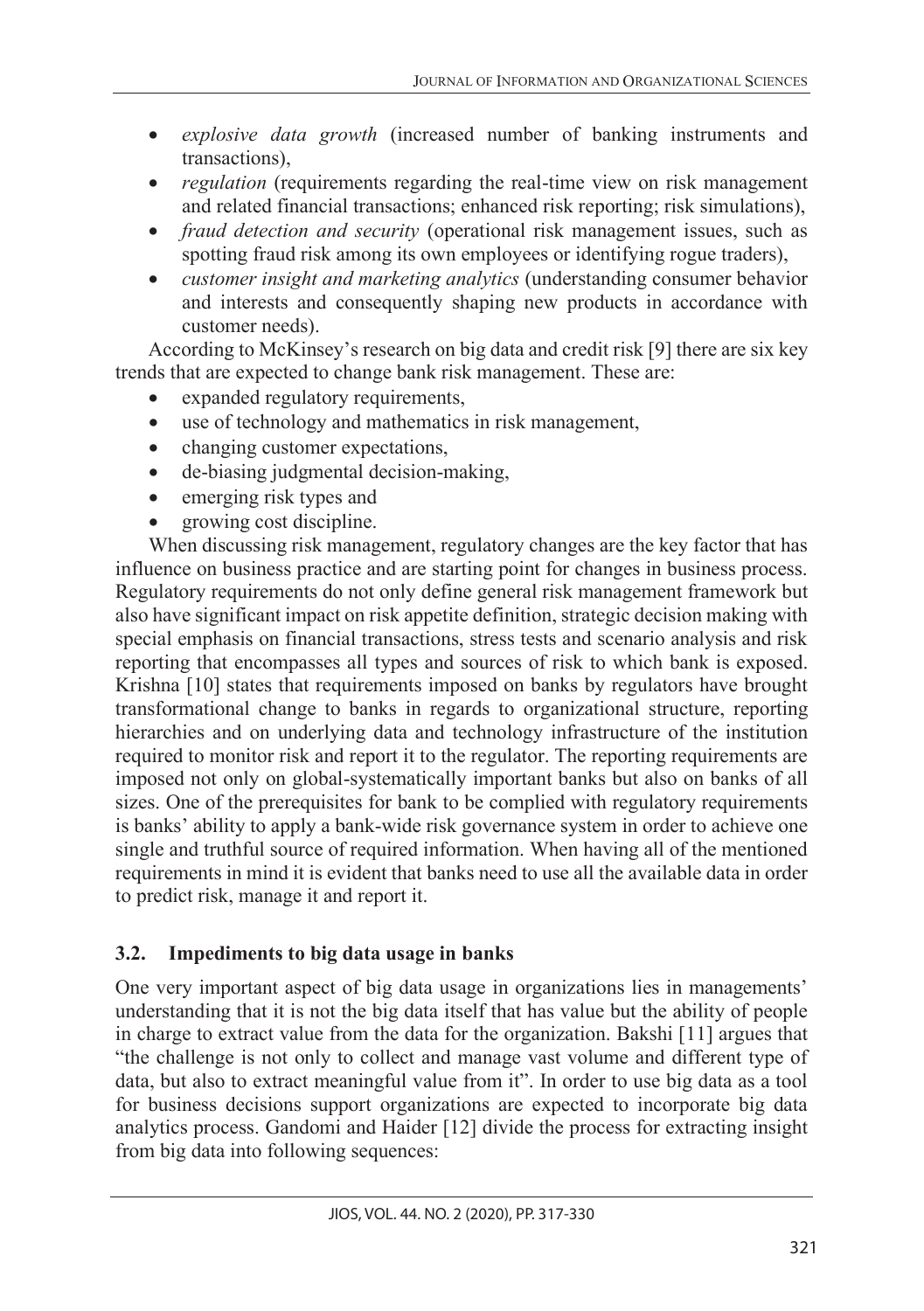- Data Management (acquisition and recording; extraction, cleaning and annotation; integration, aggregation and representation) and
- Analytics (modelling and analysis; interpretation).

Power [13] defines three major types of analyses that can be prepared with new data sources and data manipulation technologies:

- *Retrospective data analyses* using historical data and quantitative tools to understand patterns and results to make inferences about the future. This is the area of business intelligence.
- *Predictive data analyses* using simulation models to generate scenarios based on historical data to understand the future. Predictive means 'looking forward' and making known in advance.
- *Prescriptive data analyses* using planned, quantitative analyses of real-time data that may trigger events. Prescriptive analyses recommend actions.

Tian and al. [14] specify several challenges regarding big data analytics in financial organizations, namely:

- dealing with the problem of massive data storage and organization due to fact that many organizations need to keep historic data for many years for trend prediction and other complex analytics what poses a great challenge for reliability of the storage system,
- dealing with various data types since most of big data today is generated from different sources and thus unstructured,
- designing highly efficient computing system to process the distributed historical and incoming data,
- optimizing the usage of memory to keep the temporal data in memory is of special importance for risk management activities in financial organization due to requirements for fetching historical data in order to analyze new coming data.

In the context of stated that organizations need to use the analytics in order to make sense of diverse data, Capgemini Consulting [15] made a research which led to definition of three levels of building analytics maturity in organization whose characteristics are:

- Beginner:
	- o There is no defined data structure/Informal, conflicting and dispersed data,
	- o Poor data governance/Basic data reporting using mainly spreadsheet based tools,
	- o Pockets of reporting and analysis capability/Dispersed talent,
	- o Preliminary analytics strategy.
- Proficient:
	- o Data available for existing and potential customers/Most data is still unstructured and internal,
- o Use of some statistical and forecasting tools/Coherent procedures for data management,
- o Well-defined recruitment process to attract analytics talent/Budget for analytics training,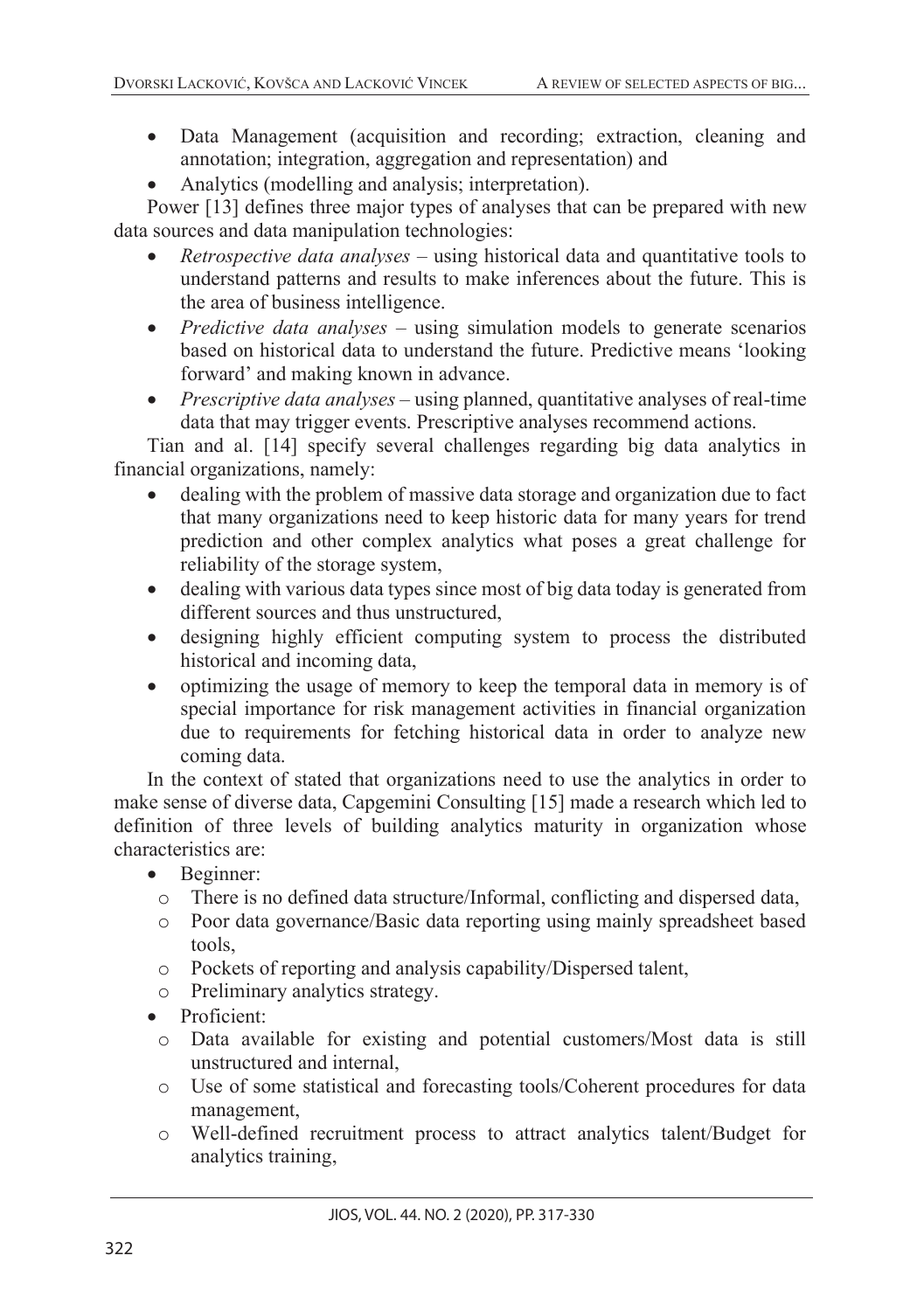- o Analytics is used to understand issues and develop data-based options across the business.
- Expert:
- o Internal, external and social media data is merged to build and integrated and structured dataset,
- o Established robust master data management framework for structured and unstructured data sets,
- o Existence of analytics centre of excellence for promotion of best practice/strategic partnership for supplementary analytics skills,
- o Full executive sponsorship of analytics.

Evidently organisations on lower level of analytics maturity will have more difficulty in extracting value from big data for their internal processes.

According to a survey conducted by Capgemini and the Economist Intelligence Unit [16] biggest impediments for big data usage in effective decision-making process in organizations are:

- Too many "silos" data is not pooled for the benefit of the entire organization;
- Time taken to analyse large data sets;
- Shortage of skilled people for data analysis;
- Big data is not viewed sufficiently strategically by senior management;
- Unstructured content in big data is too difficult to interpret;
- The high cost of storing and analysing large data sets;
- Big data sets are too complex to collect and store.

Duan & Xiong [17] state that big data contain more unstructured than structured data (namely text data, graph data and time-series data) and that biggest challenges for unstructured data are to:

- transfer unstructured data into a structured format,
- develop a new method to handle unstructured data.

According to [18] regular production of big data-based information takes time, especially because of resource issues. The resource issues in this context are related to material and human resources, i.e. big data analytics requires material investment, but above all it requires a multi-skilled professional who knows management needs and how to quickly get the desired reliable information from available large datasets.

## **4. Review of studies on big data usage in banks' risk management**

In this section we will give a short overview of scientific and professional research on big data application in risk management. Up until now we have presented definitions of big data and their main characteristics. One of main questions banks' management is faced with is the source of big data. Based on the Oracle research findings [1] the authors made an illustration of possible sources of big data for banks shown on Figure 1. As can be seen the sources may be divided into internal and external, where internal resources encompass all kinds of data available from banks experts and applications and are usually "easy to grasp" for a bank from historical records, while external data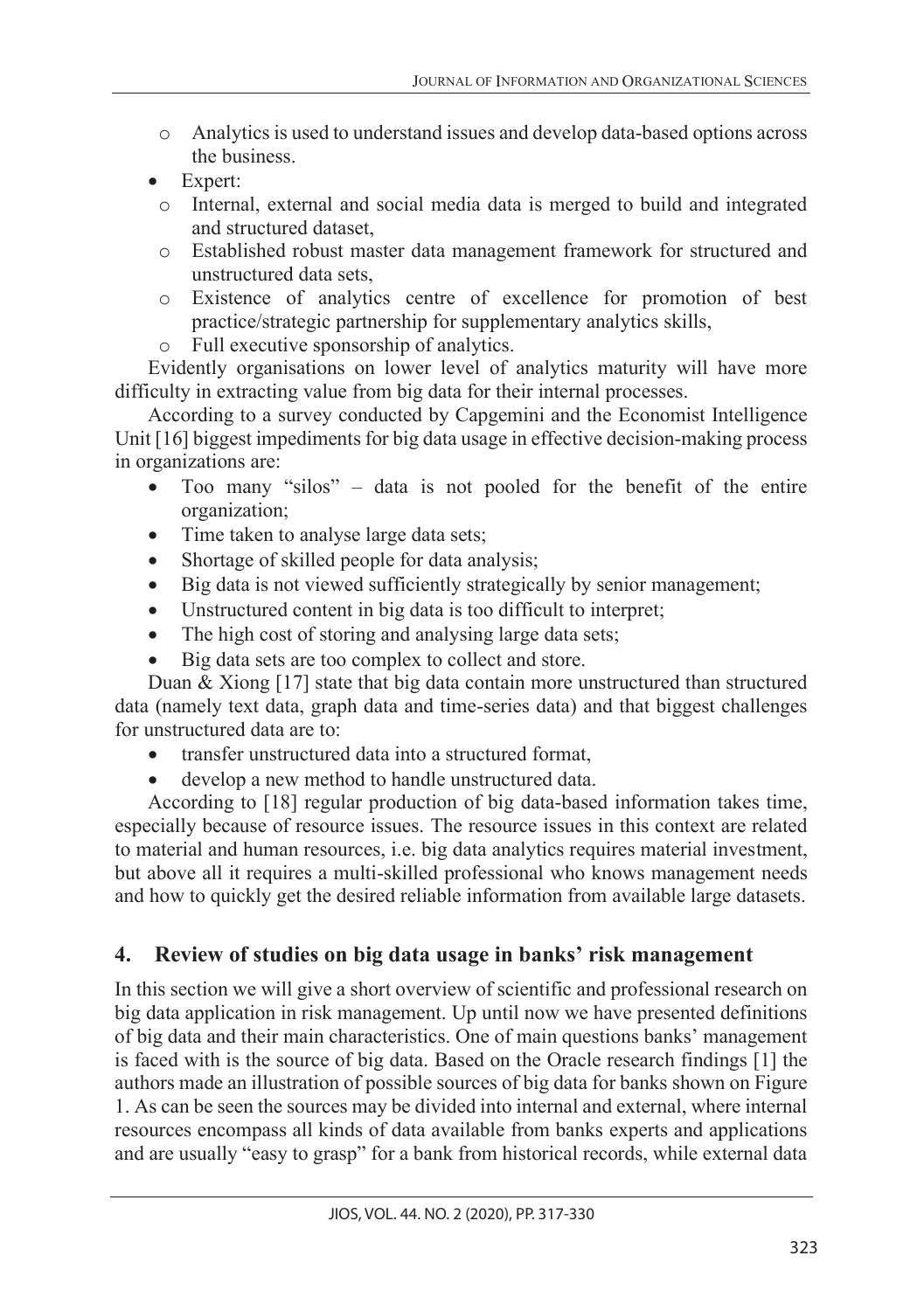include some of the data in standardized formats (such as financial or trading data) but also some of more diverse and non-standardized data (such as social media data or alerts).



Figure 1. Sources of big data in banks, illustration by authors based on [1].

Part of the available literature explores different usages of big data in banks' risk management. Cerchiello et al. [19] used big data technology to propose a framework for bank risk contagion. The framework is based on graphical models that can estimate systemic risks with models based on two different sources: financial markets and financial tweets and suggest a way to combine them using Bayesian approach. This is the first systemic risk model based on big data and it sheds further light on the interrelationships between financial institutions. Ngai et al. [20] discuss application of data mining techniques in financial fraud detection, Ravisankar et al. [21] use big data technologies in detection of financial statement fraud and Hu et al. [22] use big data for the development of a network approach to risk management for modelling and analyzing systemic risk in banking systems. As stated in previous section regulatory requirements are one of the main drivers of big data adoption is banking industry. One of regulatory requirements all banks need to comply with is reporting. The subject of reporting is standardised and unique in desired outputs but every bank has the freedom to use different data sources and organize them in order to be compliant with regulatory reporting standards. Krishna [10] defines following enhanced data capabilities necessary for banks to be complied with regulatory reporting requirements:

- *Data sourcing* in timely, accurate and complete manner from catalogued sources,
- *Data processing and retention* should be efficient and able to support historical analysis,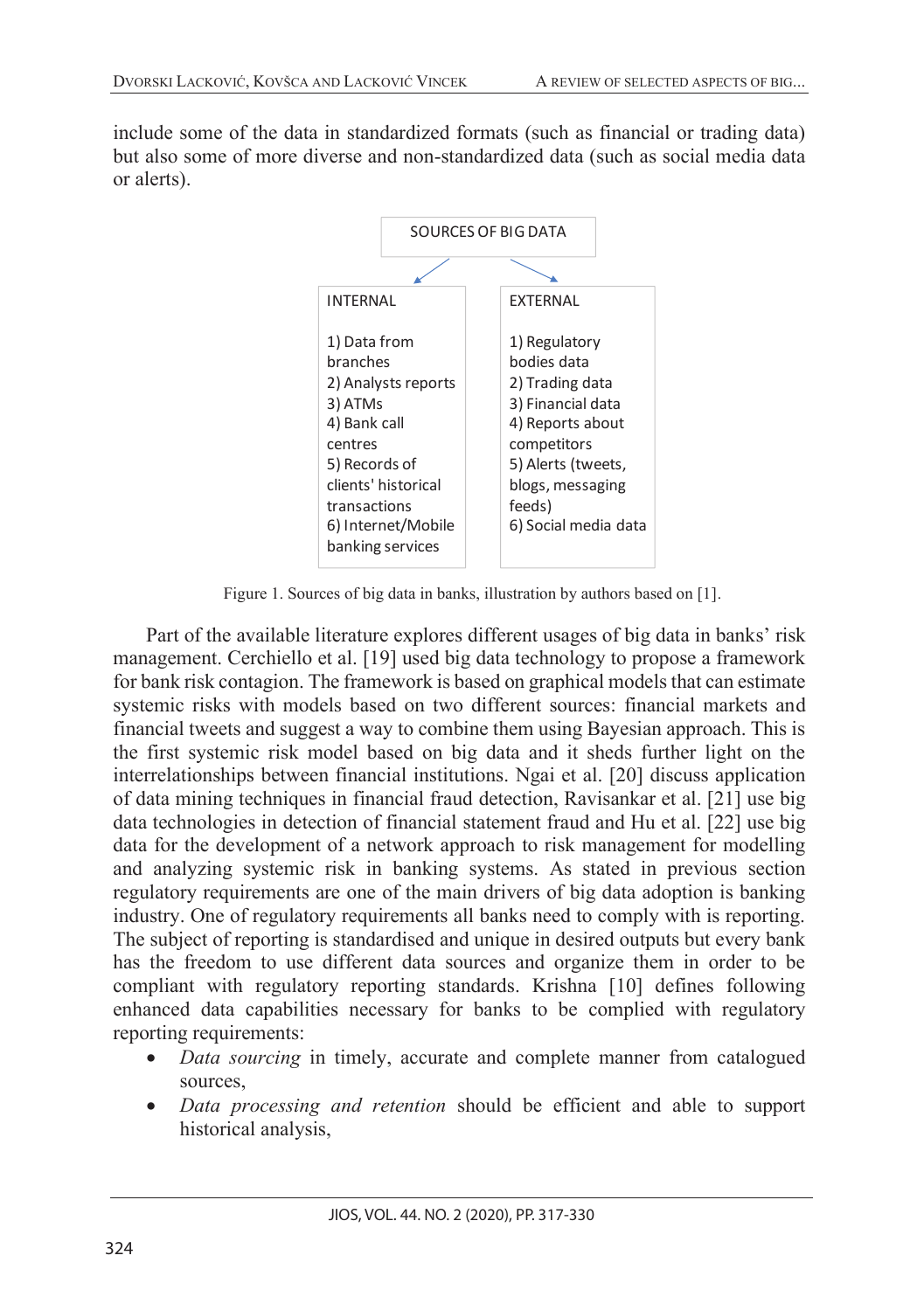- *Data analytics and reporting* should allow standardised and repeatable analytics with flexible drilldown and visual reporting capabilities,
- *Data management* with regard to access, retention, distribution and quality of data, data quality monitoring, error handling and reconciliation capabilities,
- *Data governance and control* relate to clear ownership, accountability and organisational standards combined with a robust data control framework.

The respondents of the Irving Fisher Committee *Report on Central banks' use of and interest in big data* [18] identified credit and market risk identification as an additional expected use of big data analysis. According to [23], over a half of risk managers stated that they lack sufficient data to support robust risk management. The Ernst&Young Global Forensic Data Analytics Survey [24] gives an overview of current big data usage in compliance monitoring:

- Payment stream and accounts payable analysis (altered invoices, duplicate or fake invoices, suspicious payment descriptions),
- Vendor master/employee master analysis and comparison (vendor risk ranking, conflicts of interest),
- Employee expenses/travel and entertainment (over limits, split or duplicate expenses),
- Payroll (ghost employees, falsified wages, commission schemes),
- Financial misstatement (fictitious revenues, concealed liabilities, overstated assets),
- Bribery and corruption (conflict of interest, bid rigging),
- Capital projects (contract non-compliance, project abuses and overcharges).

The results of [24] also suggest that 72% of respondents believe that big data can play a key role in fraud detection and prevention, 7% are aware of any specific big data technologies and only 2% are actually using them. When having in mind the growing complexity and number of financial transactions, volatility of markets, multiplication of devices, multiplication of channels and ever increasing demands from regulators, it is evident that what banks need is to make a connection between data acquisition, analysis and action [23]. McKinsey research [25] states that in near future some banks will lag behind because they are unable or unwilling to make investments into systems and infrastructure that will help them use big data for complex data investigation and analysis.

## **5. Formulation of proposal for strategic use of big data in risk management**

When analyzing the state of current research that is available on the topic of big data usage in risk management in banks, we found that most of the existing research can be categorized in one of the following categories:

- drivers and challenges of big data usage in risk management in banks,
- practical application of big data in certain risk management processes (mostly modelling and fraud detection).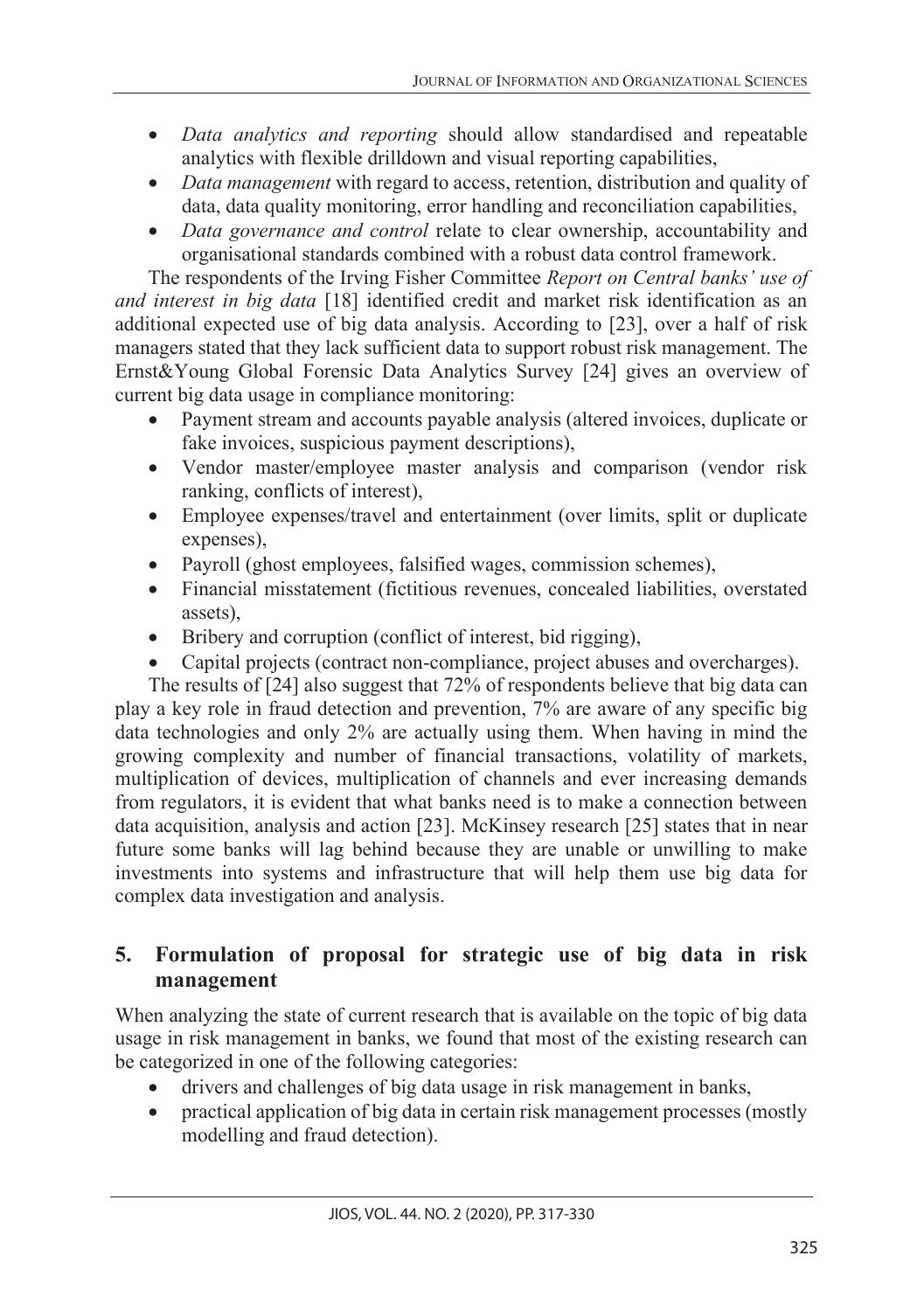As mentioned in previous sections risk management plays a crucial role in contemporary banks' business activity. On one hand the regulator imposes strict rules banks must oblige in order to avoid penalty, but on the other in accordance with holistic view on risk management we believe that banks may achieve multiple benefits from adequate risk management. Some of these benefits include reduction of losses (costs) and enhancement of bank efficiency, enhanced management decision-making based on banks actual risk profile, building internal resilience and avoidance of systemic risk shocks. The foundation of adequate risk management, i.e. of any adequate decision management makes based on banks' risk exposure, is existence of reliable, truthful and comprehensive data.

We therefore propose a wider strategic look at the potential of big data in risk management by formulating a proposal on how big data can be used in different phases of risk management. In order to define this proposal, we conducted the following three steps:

- Selection of appropriate all-encompassing risk management system definition,
- Using this definition as basis for extraction of key risk management activities (phases),
- Allocating the potential usage of big data to key risk management activities defined in previous step.

Since the banking domain is subject to strict regulation the authors have decided to use the all-encompassing definition of risk management system from Basel III legislative as starting point for framework definition. According to [26]: "*Risk management system is made of organizational structure, rules, processes, actions and resources for identification, measurement or assessment, management and reporting on risk exposures, i.e. risk management in whole and it encompasses adequate corporate governance and risk culture*."

As can be seen the used definition names several phases that are unique to every risk management process and these are: (I) identification, (II) assessment, (III) management and control and (IV) reporting. For the purpose of this paper we consider these phases key risk management activities. Final step in has been to allocate the known potential usage of big data to key risk management activities. In order to identify the potential usage of big data in risk management we have conducted a literature review and based on [23], [24] and [25] we have identified diverse usage of big data in management of various risk types (credit risk, liquidity risk, operational risk, market risk, interest rate risk in banking book). This list of usage is quite extensive and we have therefore extracted from it the usage that is common for all types of risks. This synthetized usage is listed in continuation:

- Early identification of new risk sources for bank,
- Integration of "know your client" principles with the process of early risk identification,
- Analysis of data underlying in calculation of various risk indicators,
- Real-time simulation of risk indicators,
- Predictive analytics for all risk types,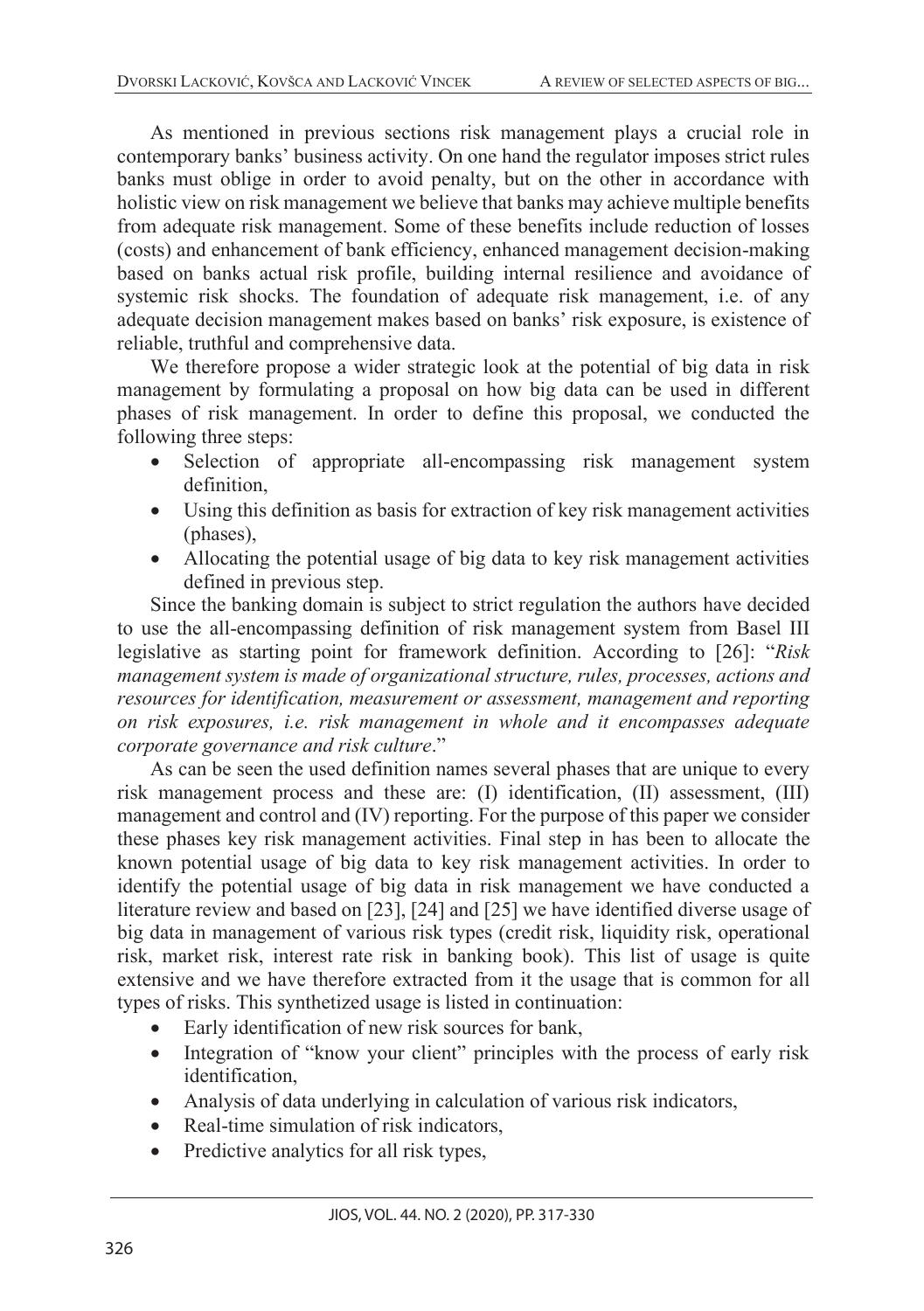- Protection of bank brand via reputational risk management,
- Prevention of operational loss events,
- Compliance management,
- Real-time control of internal and external risk exposure limits,
- Real-time creation of reports,
- On-demand risk exposures calculation,
- Creation of reporting transparency,
- Real-time stress testing.

Figure 2 presents a scheme on how big data can be used in banks risk management on strategic level and is obtained by allocating the potential usage of big data to key risk management activities. As can be seen from the Figure, big data can indeed be used in every phase of risk management for any type of risk and may lead to enhanced risk management. Main argumentation for this statement lies in the fact that big data usage in risk management enables early stage reactions for banks management (presented as early identification of risks and real-time analysis and calculations). On the other hand, using big data as base for reporting and consequential increased reporting transparency increases banks good image in public what is of special importance from the agent-principal theory and postulates of reputational management.



Figure 2. Big data usage in different risk management phases, illustration by authors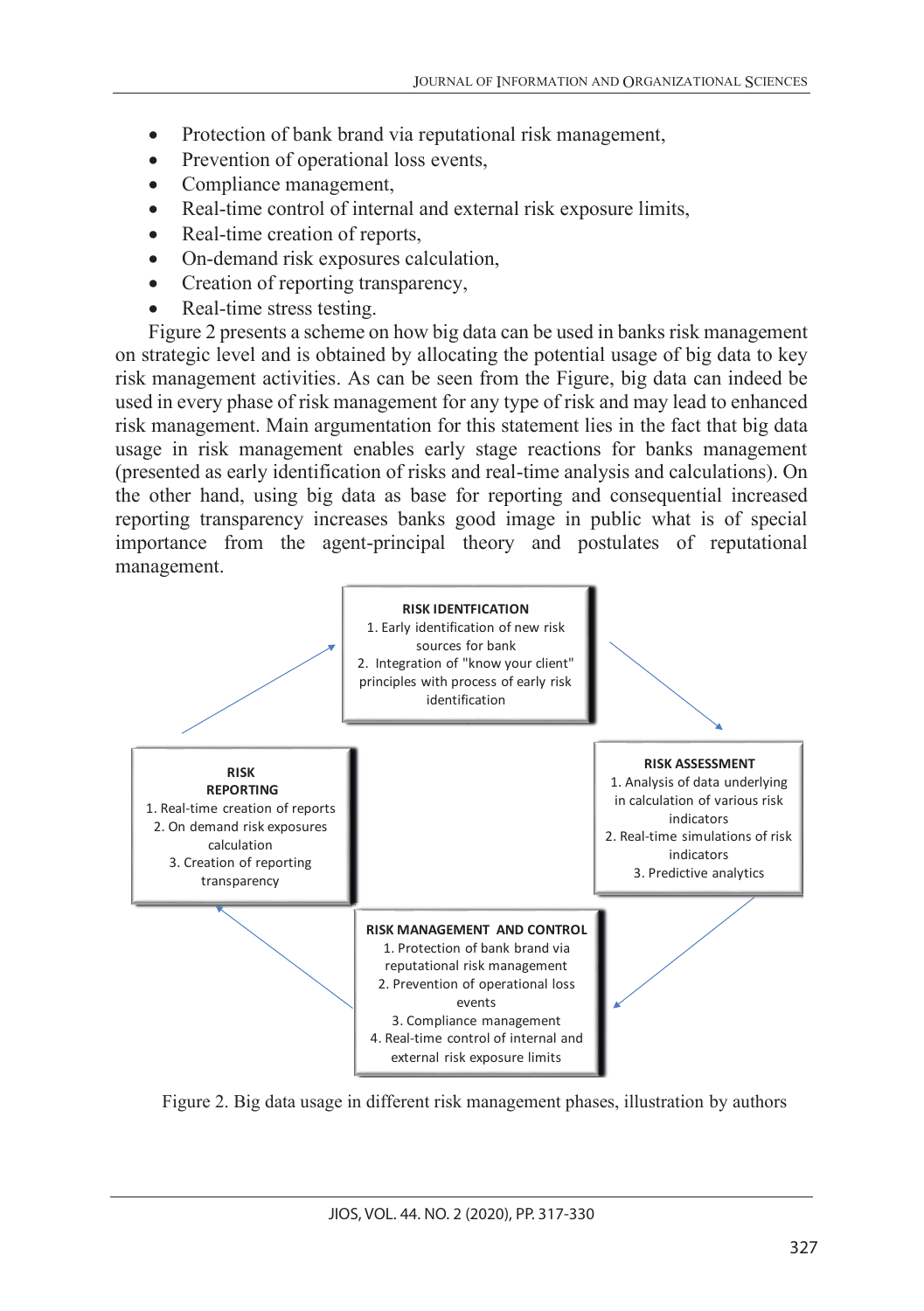## **6. Conclusion**

In this paper the authors have tried to present some aspects of big data usage in banks' risk management. Firstly, a review of available literature on the topic has been made. Based on it the authors have found that present body of literature is focused mainly on exploration of drivers and impediments to big data usage in banks' risk management or on practical application of big data in the risk management process. Also the importance of risk management in banks has been presented by giving an overview of existing regulatory requirements, but also by accentuating the holistic view on risk management in which risk is not seen just as negative aspect of business activity that needs to be managed just in order to avoid penalty, but also as an opportunity for a bank to achieve its strategic goals based on its actual risk profile. Therefore, the authors have presented a proposal on how to use big data in risk management for all the risk types banks are exposed to and in all phases of the process.

As mentioned the field of big data in banks' risk management is rather unexplored field in relation to other banking activities and therefore there is plenty of space for further research. Some aspects that deserve additional attention are: "on the field" research of big data practices employed in Croatian banks, exploration of their maturity levels according to big data usage, research on costs of big data technologies implementation and evaluation of cost/benefit ratio for big data technologies usage in risk management.

## **References**

- [1] Oracle Enterprise: Big Data in Financial Services and Banking (2015)
- [2] Šverko, I. (2007). *Upravljanje nekreditnim rizicima u hrvatskim financijskim institucijama*. Zagreb, Hrvatski institut za bankarstvo i osguranje
- [3] Miloš Sprčić, D. (2013). *Upravljanje rizicima: Temeljni koncepti, strategije i instrumenti*. Zagreb, Sinergija nakladništvo d.o.o.
- [4] Gartner IT Glossary, What is Big Data? (2014), Retrieved from http://www.gartner.com/it-glossary/big-data/ (17.05.2016.)
- [5] Deutsche Bank: Big Data: How it can become a differentiator (2015)
- [6] IBM: Operational risk management in the world of big data (2014)
- [7] Özköse, H., Sertac Ari, E., Gencer, C. (2015). Yesterday, Today and Tomorrow of Big Data. *Procedia – Social and Behavioural Sciences*, 1042-1050.
- [8] Mohanty, S., Jagadeesh, M. & Srivatsa, H. (2013). Big Data Imperatives: Enterprise Big Data Warehouse, BI Implementations and Analytics. Apress.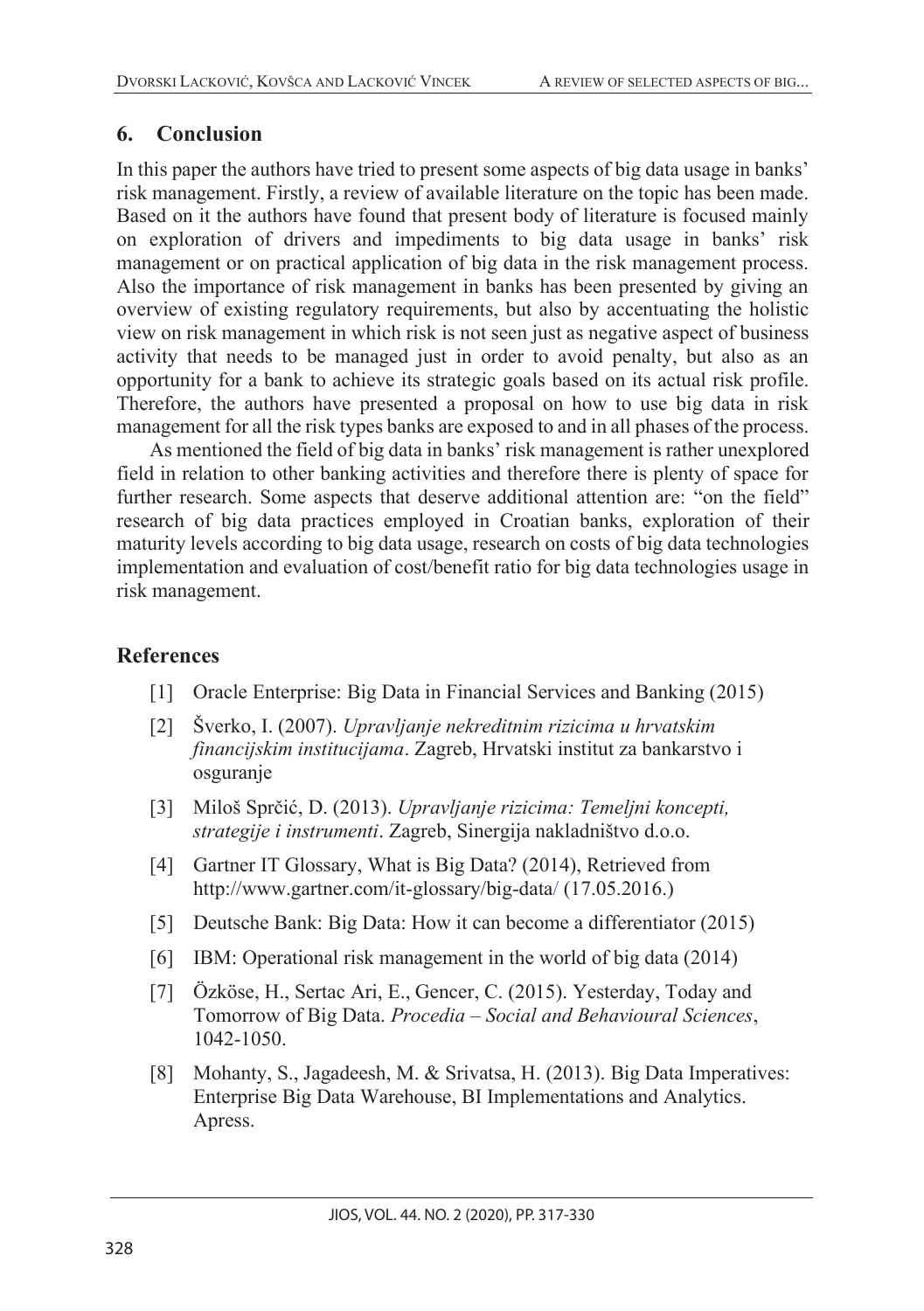- [9] McKinsey&Company: Digital and Big Data Opportunities in Credit Risk (2015)
- [10] Krishna, D. (2016). *Big Data in risk management*. Journal of Risk Management in Financial Institutions, 9 (1), 46-52.
- [11] Bakshi, K. (2012). Considerations for Big Data: Architecture and Approach. *Aerospace Conference IEEE, Big Sky Montana*
- [12] Gandomi, A., Haider, M. (2015). Beyond the hype: Big data concepts, methods and analytics. *International Journal of Information Management*, 35, 137-144.
- [13] Power, D. (2013). *Decision Support, Analytics, and Business Intelligence*. New York, NY: Business Expert Press.
- [14] Tian, X., Han, R., Wang, L. Lu, G. & Zhan, J. (2015). Latency critical big data computing in finance. *The Journal of Finance and Data Science*, 1, 33-41.
- [15] Capgemini Consulting: Big Data Alchemy: How can Banks Maximize the Value of their Customer Data? (2014)
- [16] Capgemini Consulting and the Economist Intelligence Unit: *The Deciding Factor: Big Data and Decision-making* (2012)
- [17] Duan, L.& Xiong, Y. (2015). Big data analytics and business analytics. *Journal of Management Analytics*, 2 (1), 1-21.
- [18] Irving Fisher Committee on Central Bank Statistics: *Central banks' use of and interest in "big data"* (2015)
- [19] Cerchiello, P., Giudici, P. & Nicola, G. (2016). Big data models of bank risk contagion. *DEM Working Paper Series*, 117.
- [20] Ngai, E.W.T., Hu, Y., Wong, Y.H., Chen, Y. & Sun, X. (2011). The application of data mining techniques in financial fraud detection: A classification framework and an academic review of literature. *Decision Support Systems*, 50 (3), 559-569.
- [21] Ravisankar, P., Ravi, V., Raghava Rao, G. & Bose, I. (2011). Detection of financial statement fraud and feature selection using data mining techniques. *Decision Support Systems*, 50 (2), 491-500.
- [22] Hu, D., Zhao, J.L., Hua, Z. & Wong, M.C. (2012). Network-based modelling and analysis of systemic risk in banking systems. *MIS Quarterly*, 36 (4), 1269-1291.
- [23] The Economist Intelligence Unit Limited: Retail banks and big data: Big data as the key to better risk management (2014)
- [24] Ernst&Young: Big risks require big data thinking, Global Forensic Data Analytics Survey (2014)